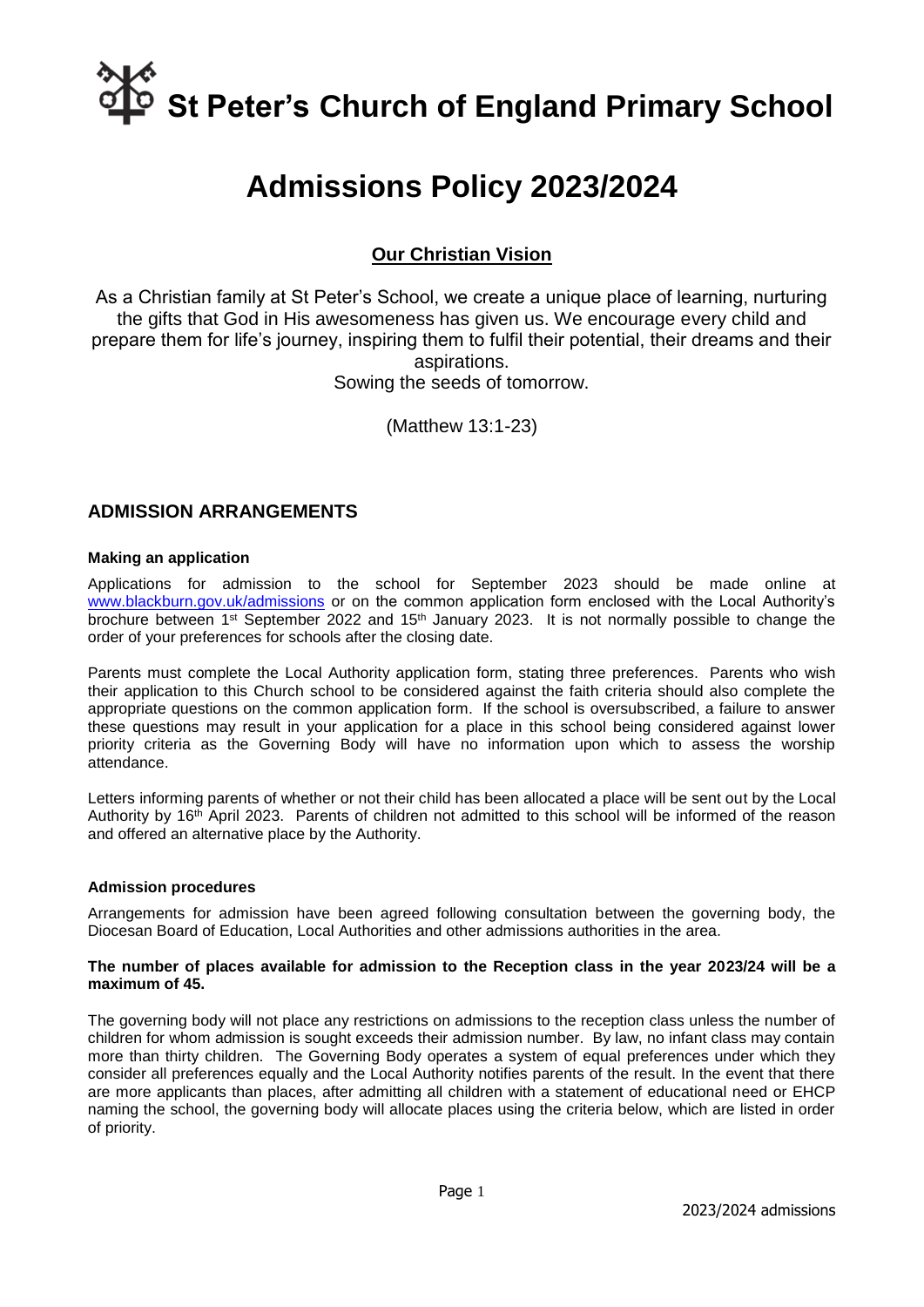#### **Children in public care and previously looked after children.**

1. This includes any "looked after child", "previously looked after children" and any child who was previously looked after but immediately after being looked after became subject to an adoption, residence or special guardianship order. 'Looked after' means that the child was (a) in the care of a local authority, or (b) being provided with accommodation by a local authority in the exercise of their social services functions.

This criteria also includes looked after children and all previously looked after children who appear (to the admission authority) to have been in state care outside of England and ceased to be in state care as a result of being adopted.

- 2. Children with special medical or social circumstances affecting the child where these needs can only be met at this school. Professional supporting evidence from e.g. a doctor, psychologist, social worker, is essential if admission is to be made under the criterion for special medical or social circumstances, and such evidence must set out the particular reasons why the school is question is the most suitable school and the difficulties which would be caused if the child had to attend another school.
- 3. Children who have a sibling attending the school on the date of application and on the date of admission. Siblings include step, half, foster, adopted brothers and sisters living at the same address for most of the week.
- 4. Children whose parents live within the ecclesiastical parish of St Peter's, Darwen ( a map is available in school) with a parent/guardian worshipping in a church in full membership of Churches Together in England, or Evangelical Alliance or the North West Partnership. The list of Churches can be found on the *Churches Together in England* website at cte.org.uk "Parental worshipping" means regular fortnightly attendance at church at public worship over a period of at least six months between 1st January and 1st September 2022. The governors will request confirmation of this from the relevant member of the clergy.
- 5. Children of staff where that member of staff has been employed at the school for two or more years at the time at which the application for admission to school is made.
- 6. Children whose parents live within the ecclesiastical parish of St Peter's, Darwen but do not worship in a church in full membership of Churches Together in England, or Evangelical Alliance or the North West Partnership.
- 7. Children whose parents live outside the ecclesiastical parish of St Peter's, Darwen.
	- a. Children with a parent/guardian worshipping in a church in full membership of Churches Together in England.
	- b. Other children.

 Where there are more applicants than available places within a category, then the distance between the Ordnance Survey address point for the school and the home measured in a straight line will be used as the final determining factor, nearer addresses having priority over more distant ones. This address point is within the body of the property and usually located at its centre. Where the cut off point is for addresses within the same building, then the single measure between address points will apply and the Local Authority's system of a random draw will determine which address(es) receive the offer(s).

#### **Admissions information:**

In 2021, there were 69 preferences for 45 places.

#### **Late applications for admission**

Where there are extenuating circumstances for an application being received after the last date for applications, and it is before the governors have established their list of pupils to be admitted, then it will be considered alongside all the others.

Otherwise, applications which are received after the last date will be considered after all the others, and placed on the waiting list in order according to the criteria.

**Waiting list**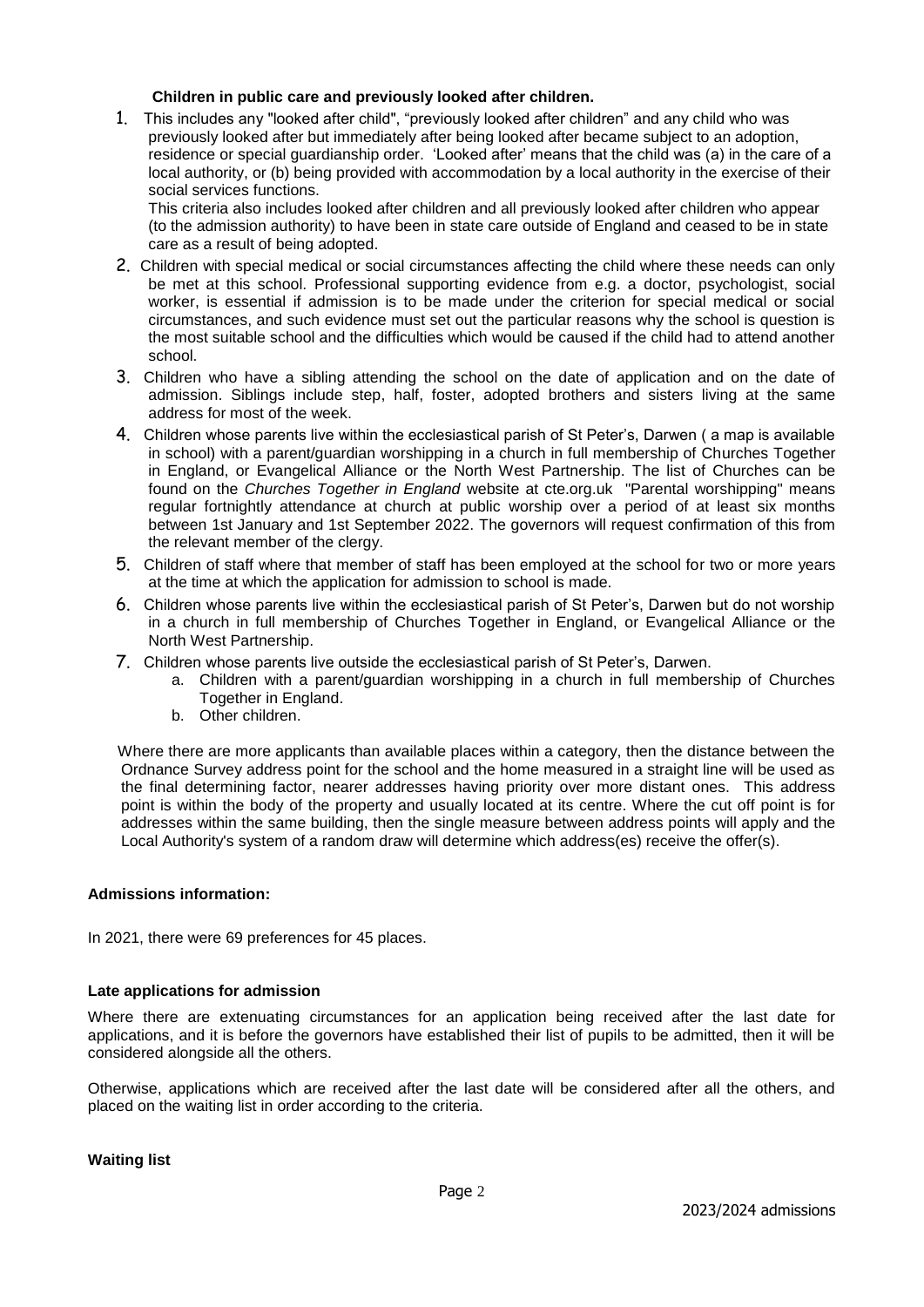Where we have more applications than places, the admissions criteria will be used. Children who are not admitted will have their name placed on a waiting list. The names on this waiting list will be in the order resulting from the application of the admissions criteria. Since the date of application cannot be a criterion for the order of names on the waiting list, late applicants for the school will be slotted into the order according to the extent to which they meet the criteria. Thus it is possible that a child who moves into the area later to have a higher priority than one who has been on the waiting list for some time. If a place becomes available within the admission number, the child whose name is at the top of the list will be offered a place. This is not dependent on whether an appeal has been submitted.

This waiting list will operate for the full autumn term.

#### **Address of pupil**

The address used on the school's admission form must be the current one at the time of application, i.e. the family's main residence. If the address changes subsequently, the parents should notify the school. Where the parents live at different addresses, and there is shared parenting, the address used will normally be the one where the child wakes up for the majority of Monday to Friday mornings. If there is any doubt about this, then the address of the Child Benefit recipient will be used. Parents may be asked to show evidence of the claim that is being made for the address, e.g. identity cards of various sorts showing the child's address as the one claimed. Where there is dispute about the correct address to use, the governors reserve the right to make enquiries of any relevant third parties, e.g. the child's GP, Council Tax Office, Electoral Registration Officer, utilities provider. For children of UK Service personnel and other Crown Servants returning to the area proof of the posting is all that is required.

#### **Non-routine admissions**

It sometimes happens that a child needs to change school other than at the "normal" time; such admissions are known as non-routine or in-year admissions. Parents wishing their child to attend this school should arrange to visit the school to discuss this and then submit an "In Year Application Form" to the Admissions Team. If there is a place in the appropriate class, then your child will be admitted. If there is no place, then the governing body will have to refuse the application but information will be provided about how to appeal against this refusal.

If your family is moving house, your application and appeal will be considered as being made from your old address until you provide suitable evidence of a permanent change of address, e.g. exchange of contracts on your house purchase or the signed tenancy agreement and rent book for your new address.

Please note that you cannot re-appeal for a place at a school within the same school year unless there has been relevant, significant and material change in the family circumstances.

More information about changing schools is listed in the Council's "In Year Admission Form". The form is available from schools and the admissions manager, Children's Services and Education Department, 10 Duke Street, Blackburn BB2 1DH.

#### **Appeals**

Where the governors are unable to offer a place because the school is over subscribed, parents have the right to appeal to an independent admission appeal panel, set up under the School Standards and Framework Act, 1998, as amended by the Education Act, 2002. **Parents should notify the clerk to the governors at the school by 16th May 2023.** Parents will have the opportunity to submit their case to the panel in writing and also to attend in order to present their case. You will normally receive 10 school days' notice of the place and time of the hearing.

Appeals which are received after the closing date for appeals will be slotted into the schedule where this is possible. There is no guarantee that this will happen and late appeals may be heard after the stipulated date at a second round of hearings. The schedule is subject to change depending upon the availability of appeal panel members, clerks, venues and the number of appeals for each school (which will vary year on year).

If your child was refused a place in Reception or Key Stage 1 because of Government limits on Infant class sizes, the grounds on which your appeal could be successful are limited. You would have to show that the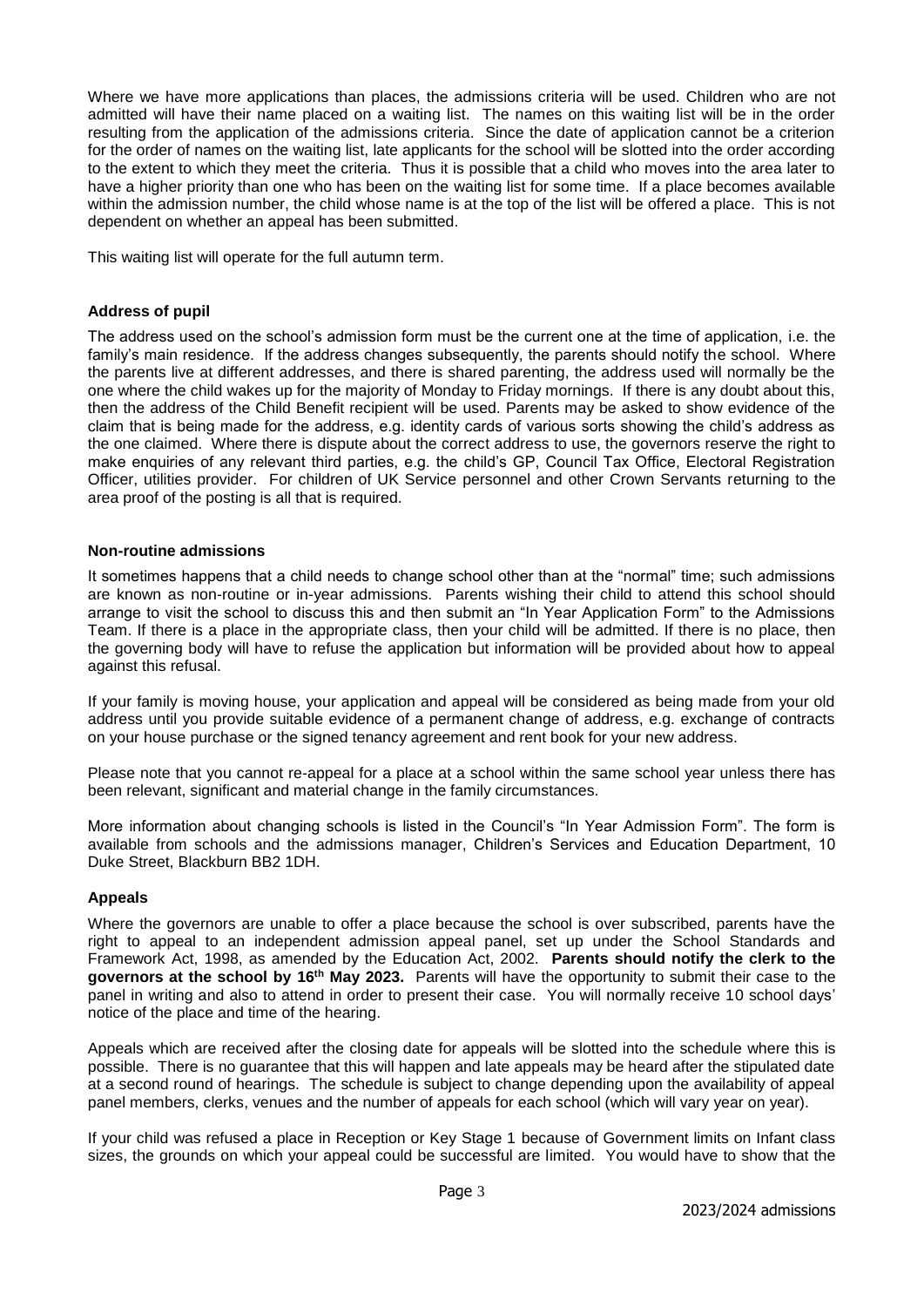decision was one which in the circumstances no reasonable governing would have made, or that your child would have been offered a place if the governors' admissions arrangements had been properly implemented. Please note that this right of appeal against the governors' decision does not prevent you from making an appeal in respect of any other school.

#### **Fraudulent applications**

Where the governing body discovers that a child has been awarded a place as the result of an intentionally misleading application from a parent (for example a false claim to residence in the catchment area or of involvement in a place of worship) which effectively denies a place to a child with a stronger claim, then the governing body is required to withdraw the offer of the place. The application will be considered afresh and a right of appeal offered if a place is refused.

#### **Deferred admission**

If your child is due to start school during the next academic year, it is important that you apply for a place for September. If your child's fifth birthday is between the months of September and December, then, if you wish it, admission may be deferred until January; if it is between January and April, then admission may be deferred until the start of the summer term though it is likely to be in your child's interest to start no later than January. Parents should talk to the Headteacher to plan any deferred admission.

#### **Twins, etc**

Where there are twins, etc wanting admission and there is only a single place left within the admission number, then the governing body will exercise as much flexibility as possible within the requirements of infant class sizes. In exceptional circumstances cases we are now able to offer places for both twins and all triplets, even when this means breaching infant class size limits. This may also apply to siblings who are in the same year group.